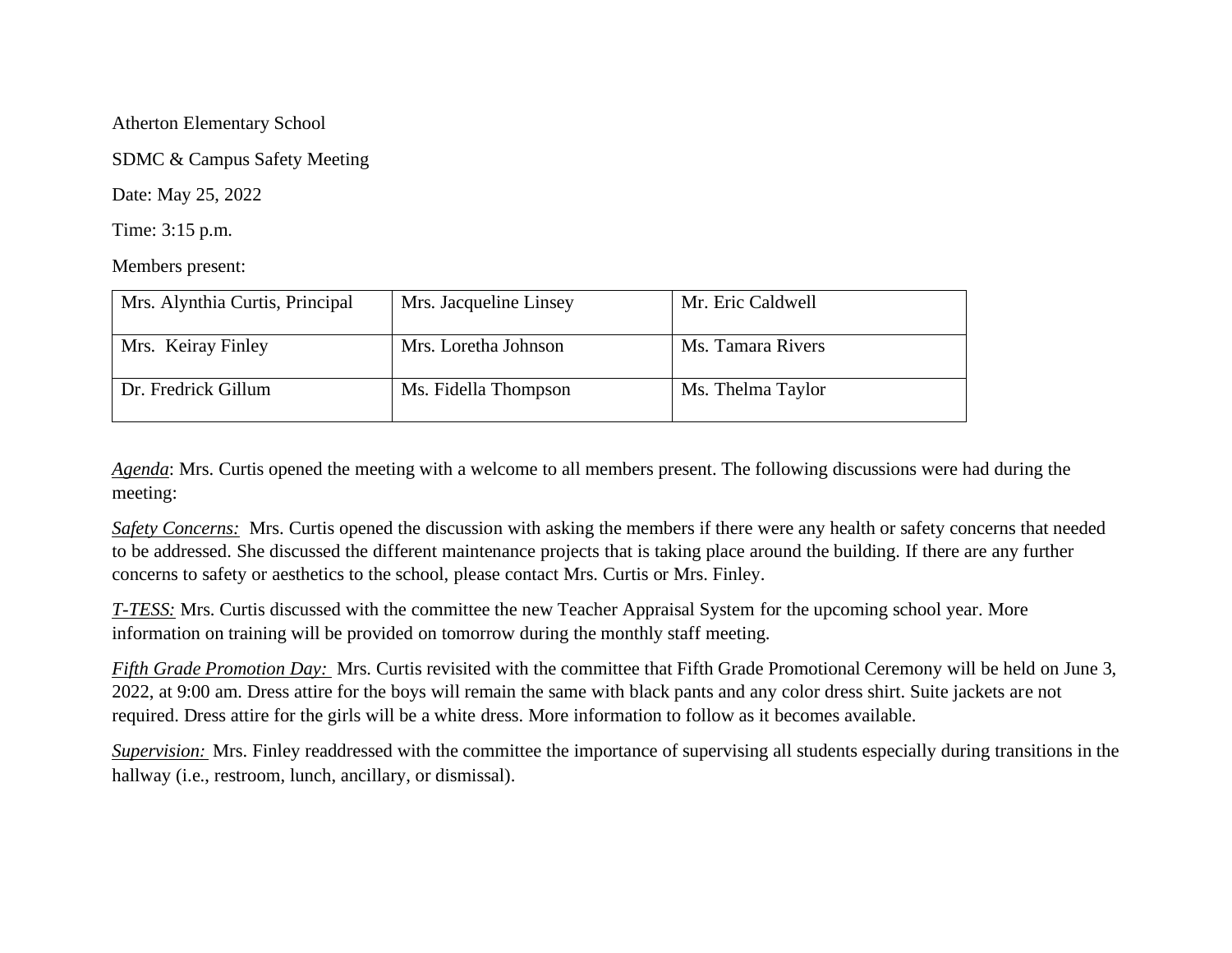*Morning/ Afternoon Duties*: Administration discussed that support staff be visual while walking the halls during their morning and afternoon duty.

*W.I.N. Time:* The committee discussed that W.I. N Time for all students is from 7:30 am -8:30 am. This time is specifically set up to provide intervention for all students. Teachers are to be in the classroom providing interventions during this time.

*Air Purification System Update:* Mrs. Curtis discussed with the committee that each classroom was marked with an "X" for the placement of the new Air Purification System. If anyone needs the air purification system to go in another area of their room, please make sure to move the "X" and that it will be located near a plug.

*Morning/ Afternoon Duties*: Mrs. Curtis discussed with the committee the importance for all faculty staff to be diligent in being on duty when assigned.

*Folders/Lesson Plans/ Grade Books*: Mrs. Finley discussed with the group that all teachers should have a permanent school folder on every student in their class. EOY procedures are to be followed to close out the 2021-2022 school year. This year, teachers will not need to print out their grade book or lesson plans. They may save the file on OneDrive for future reference.

*Recess:* Mrs. Curtis discussed with the committee, considering recent events, it is imperative that we are to remain vigilant while the students are out for playing during recess.

*New SSO:* Mrs. Curtis informed the committee that Atherton will have a new SSO next school year. More information will be given as it becomes available.

*Assistant Superintendent*: Mrs. Curtis informed the committee that Shana Perry will be Atherton's new Assistant Superintendent.

*EOY Clean Up*- Mrs. Curtis discussed with the committee that all rooms will need to be cleared and cleaned by the end of the year.

*Job Assignments:* Mrs. Curtis discussed with the committee that individual conference will be held with those teachers to discuss changes to grade placements for the new school year. It was discussed that Mrs. Bowers-Jones will not be returning next school year. Also, one of our Teacher Assistants, Mrs. Rodriguez will be taking a position at Wheatly HS for next school year. Mrs. Curtis also announced that Ms. Williams passed her TEXAS Content Exam and will join the teaching staff on next school year.

*Dress Code Student/Staff:* Mrs. Finley discussed with the committee that on next year "Clear" backpacks only will be permitted and the school's Uniform Policy will be enforced. As a reminder, boys are not to wear earrings according to the dress code policy. It was asked for teachers and support staff to help reinforce and follow all dress code policy and procedures.